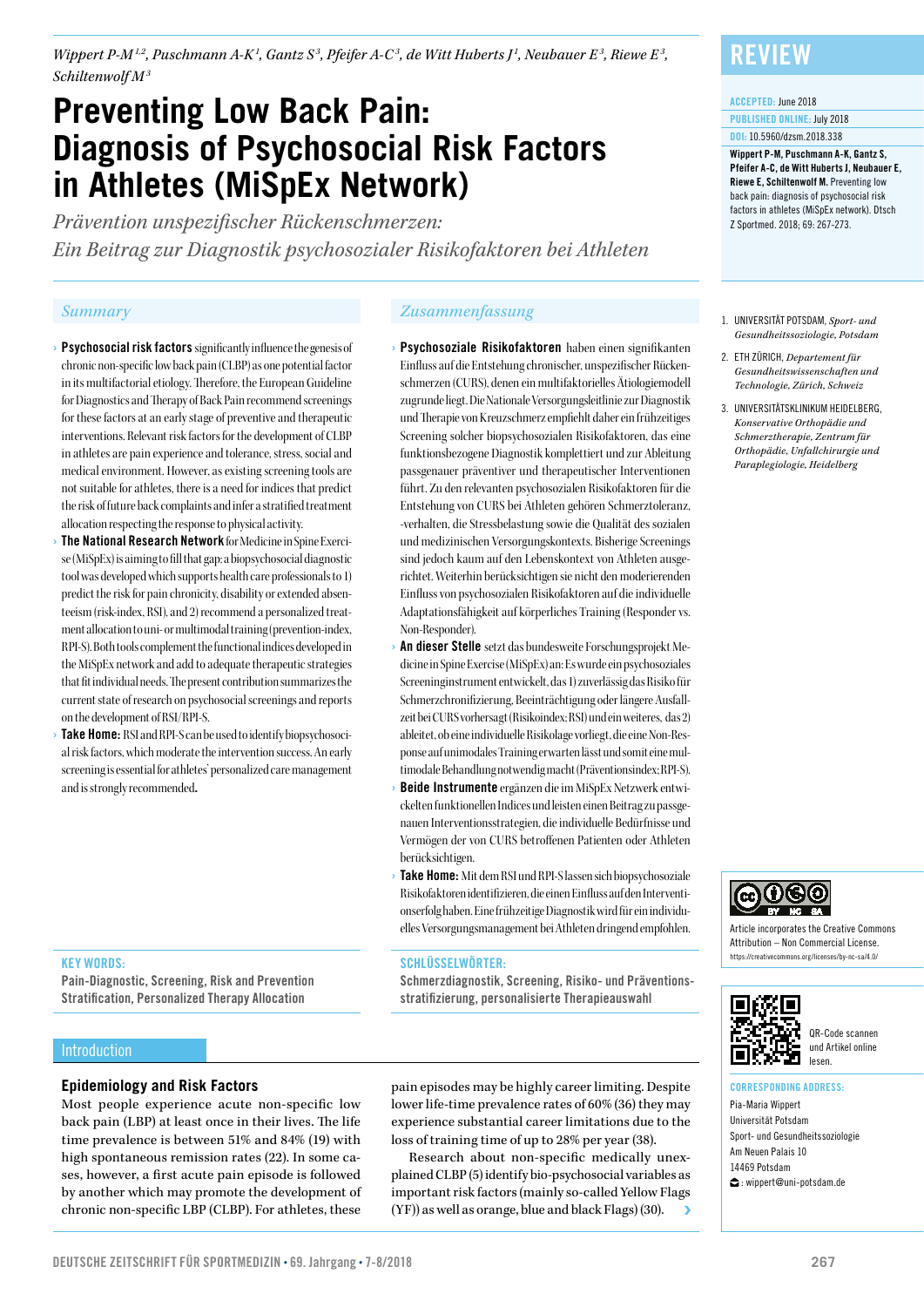This lead to the recommendation of the European Guideline for Diagnosis and Therapy of Back Pain (44) that functional tests should be complemented by an early screening of modifiable Flag-factors for personalized treatment and prevention advices. Within a health management context, short and significant item lists are more preferable than excessive diagnostic tools.

#### **Previous Diagnostic Tools**

Some more or less established screening-tools already exist to evaluate YF-factors for development of chronic back pain, functional disability or work absenteeism in the general population. These mainly differ in the follow-up period, the dimensions of chronicity (pain, function, return to work status) and in item domains that have been assessed (biological, social, psychological factors). The following small list roughly tries to categorize some of these tools into the assessment of psychosocial and bio-psychosocial factors.

#### Bio-Psychosocial Related Screening Tools

The Keele StarT Back Screening Tool (SBT) from 2008 (20) consists of nine items only and aims to predict persisting back pain after six months by assessing sociodemographic, work-related, functional and psychosocial variables. Additionally, the instrument is meant to assist in the assignment of individualized treatment strategies for patients at risk of biomedical and psychosocial chronicity (low risk=medical advice for improvement of self-management strategies; medium risk=physiotherapeutic treatment; high risk=additional focus on cognitive-behavioral approaches). Another screening tool that also aims to include bio-psychosocial variables is the Örebro Musculosceletal-Pain-Screening Questionnaire (ÖMPSQ). Its latest and modified version from 2003 (29) consists of 25 items. By its overall score, it aims to predict sickness-related absenteeism after six months and assesses functional-, pain- and psychosocial variables. Subscores allow for the prediction of functional loss and persisting pain. The INTERMED Classification System from 1999 (23) synthesizes information from biologic, psychosocial, social and health care domains in time-contexts such as history, current state and prognosis. By assessing case complexity, individuals can be sub-grouped into a disabled – or chronic stage of low back pain after six months. The oldest questionnaire within this group is the Vermont Disability Prediction Questionnaire (VDPQ) (17) from 1996 which consists of 11 items and aims to predict the return to work status after three months. Assessed are history of back pain, history of treatment and psychosocial variables.

#### Psychosocial Related Screening Tools

The Heidelberger Kurzfragebogen-Rückenschmerz (HKF-R 10) (34) from 2006 consists of 27 items and mainly aims for early identification of psychosocial risk factors about persisting pain. Items assessing sociodemographic information, pain intensity and duration, efficacy of massage. The risk stratification instrument PickUP (42) from 2016 consists of five items only. It is intended for early identification of patients with acute low back pain in primary care who are at risk of developing chronic low back pain after three months. Based on the Avoidance-Endurance-Model a self-instructed online tool Risikoanalyse der Schmerzchronifizierung-Rücken (RISC-R) was developed (16). The instrument aims to determine the risk of pain chronicity after six months by assessing psychosocial risk factors in individuals that are in a non-chronic state of lower back or lower limb pain.

Most of these instruments were developed and validated for patients in a primary care setting and may not be suited for life and burden of competitive athletes; further they mainly focus on yellow flag factors (YF) such as depression-, fear-avoidance-endurance beliefs and work-related distress. Although there is evidence that these factors are of high relevance for a risk-based management of current, recurrent or chronic unspecific LBP in the general population, assessments for athletes should also respect their specific living conditions. In principle, risk based management strategies for recurrent LBP in athletes should include further flag-factors such as blue and orange that moderate physiological adaption processes due to exercise, and contemporaneously interact with the medical care and life context of athletes. For this reason, one objective within the MiSpEx network was – besides the development of a functional tool – a development of a bio-psychosocial screening tool which could be used for athletes in personalized LBP-prevention and treatment. This was done in three multicenter studies and separate sub-studies, whereby only the multicenter studies comprise all colored flag factors together. Those were further sub-summarized in four domains, namely "pain" (yellow flags: depression, fear-avoidance/endurance, pain-tolerance, ...), "stress" (orange flags: chronic stress, life events/traumatic stress, ...), "social environment" (blue/orange flags: social support, attachment-style, ...) and "medical care environment" (blue/black flags: insurance, availability of medical care providers,…).

#### **Considerable Flag Components in the Context of Athletes Pain**

In contrary to the well analysed flag factor depression, there is less knowledge about the YF factors fear-avoidance and endurance in an athlete's context. Although it would be unlikely that this has a deeper influence (while directly clashing with sponsor and federation duties), it was analysed more in detail in a MiSpEx Network sub-study (PSA 12).

More evident but still discussed from a perspective of adaptation is, if exercising lead to a different or higher pain tolerances (40). On the one hand it is assumed that an exercise induced involvement of opioid and non-opioid mechanisms as well as an exercise induced hypoalgesia may be responsible for the reduced pain perception after physical activity (12, 26). On the other hand athletes may show a less responsive endogenic pain inhibition system which could be caused by altered processing of somatosensory stimuli (39). This was further examined within the PSA15 study of the MiSpEx Network treated by the colleagues Dapunt and Gantz. Here, utilisation of Quantitative Sensory Testing demonstrated highest desensitisation levels on thermic stimuli and the highest thresholds for cold and heat perception for athletes in comparison to pain patients and controls. Further and independent of pain perception and processing, training-induced adjustment effects of the skeleton muscles, a more physical active lifestyle and a longer lasting activity in spite of pain experience (10) may prove protective against emerging LBP in competitive athletes compared to the general population (46).

#### **Stress**

Athletes' life is determined from tightened time resources and restricted recreational space. Although they might cope well with their daily demands, high stress peaks and a prolonged activation of stress response systems can be evoked by sticky competition calendars, continental journeys, media and sponsoring commitments as well as family and education duties. Feeling obligated to third party expectations and training as well as competition schedules might keep them physically active in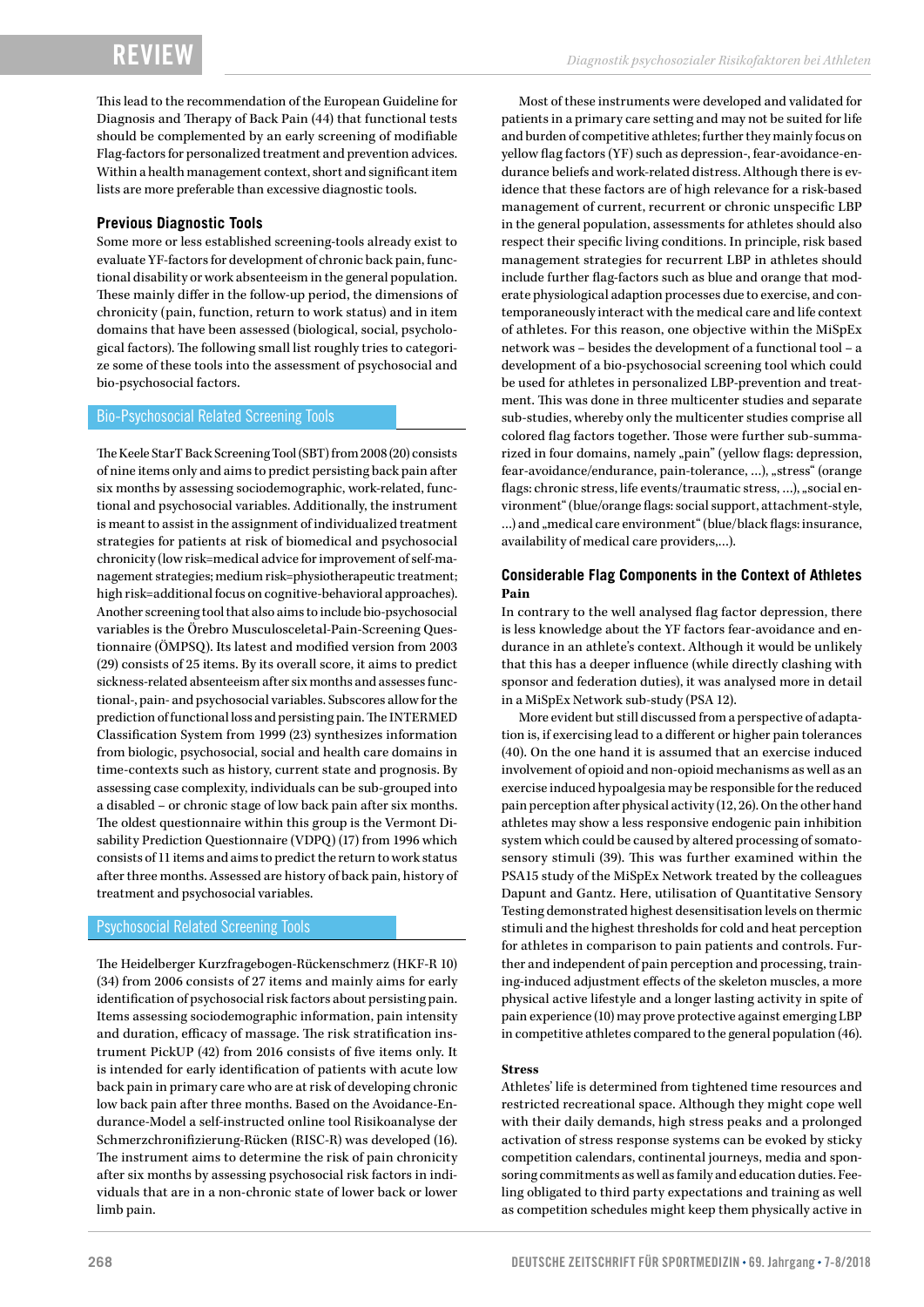spite of injuries. Distress and trauma in terms of physiological and emotional neglect in childhood present a further risk factor that is clearly linked to pain in adulthood (11, 28). Studies show, that athletes suffering from chronic stress and life events are more often injured than others (24). Further, a prolonged stress response can provoke an accumulation of physiological costs over time that impair manifold psychoneuroendocrinological adaptation processes within the immune, endocrine and neuronal system. In respect of (high performance) exercise two maladaptation phenomena are of specific interest: the hypercortisolism (e.g. female athlete triad (31)) and the hypocortisolism (e.g. symptom triad: pain, fatigue, atypical depression (14)) both extremely career limiting for athletes. The last named is particularly of interest in the context of pain and was analyzed more in detail in the PSA3 sub-study. Here, 33 biomarkers were used to deduct a small neuropattern blood marker-set for the prediction of pain chronicity due to prolonged stress exposition. Although some studies show, that competitive athletes with increased stress experiences exhibit maladjustment to pain stimuli, the mechanisms between stress, pain and exercise must be considered more closely (7, 26, 49). There is a discussion about the extent of a limited adaptation to exercise due to stress related maladjustment which lead to the challenging question about dose-response relationship (50) and is treated in two further sub-studies (PSA16, PSD10) of the MiSpEx Network.

#### **Social Environment**

Attachment theory might also provide another possible linkage between the social environment of the athlete, pain and general performance. Numerous studies were able to show that insecure attachment is associated with worse treatment outcomes of multimodal pain therapies (1, 6, 27, 32, 37). Moreover, this is particularly relevant, as insecure attachment styles are vastly overrepresented in chronic pain patients: around 65% of chronic pain patients can be classified as "insecurely attached", whereas the prevalence of insecure attachment in a healthy, representative population is about 33% (33, 43). Research indicates that attachment behaviour may also be related to developing maladaptive activity patterns in pain patients (3). Hence, secure attachment is associated with lower levels of activity avoidance mediated by lower scores of pain catastrophizing, while preoccupied or fearful attachment is linked to higher levels of overactivity (3).

In the context of athletes, the question remains, whether their attachment style may be influenced by the lifestyle decisions that might commonly go along an athlete's career. Sport focused schools are usually boarding schools, which leads to an early separation of the children from their parents. Later on, athletes might opt to join the Federal Armed Forces or Boarder Guard for their sports promotion programmes, which may further distance the adolescents from their family. In these circumstances, the coach might become a close attachment figure for the young athlete and the attachment relationship with the coach gains in importance above and beyond the merely professional aspects (8, 9, 13). In a study of 309 student athletes, Davis and Jowett (8) showed that coaches fulfilled attachment functions of the secure base, safe haven, and proximity maintenance. Additionally, athlete's avoidant and anxious attachment with the coach was negatively related to sport satisfaction. In young athletes it has been suggested that, parental attachment may be positively connected with self-esteem (25) but also positively linked to higher alcohol intake (2). Athletes with an insecure attachment pattern reach higher scores in cognitive anxiety which seems to negatively affect their performance (15). However, till now, not much is known about the impact of insecure attachment in athletes.

Medical care environment: At least it is to note that the medical care environment for athletes is clearly different of other national or international care management strategies in which the existing studies took place. They have access to more intensive and more individualised medical care on regular basis in comparison to persons of the general population. Until now, there is less knowledge about the influence of the medical care environment on the development of chronic pain in athletes and should be analysed in the multicenter studies.

#### Diagnosing Psychosocial Risk Factors of CLBP in Athletes

As mentioned before one objective of the MiSpEx Network was to develop a bio-psychosocial screening tool to estimate the risk of becoming unspecific CLBP (risk stratification index, RSI) and a second screening tool for the identification of the prevention needs (risk prevention index, RPI-S). Ideally these tools include all flag factors treated in the separate MiSpEx sub-studies in direct comparison. Further, a tool is needed to identify the individual risk profiles in the different Flag-domains and support a stratified treatment allocation for athletes (46) as well as the general population (48). This difficult objective was achieved in compliance with the Prognosis Research Strategy for clinical outcomes (18) in the three multicenter studies (47): in the first 24-months multicenter observation study both tools were developed and internally validated for a 6-month and 12-months prediction time frame (48). The second multicenter study (three-armed intervention RCT: unimodal, multimodal training, control group) served for the evaluation of the clinical utility of an individual treatment allocation based on the RPI-S (external validation) (45). In the last multicenter study (a two armed 6-months RCT (35)) an a priori allocation of the participants to the treatment based on the RPI-S was intended. Finally, eight items of the RSI predict persisting unspecific low back pain disability and additional nine items predict pain intensity after 6- and 12- months by assessing sociodemographic, work-related, functional, psychosocial and medical care variables. Only three up to sixteen items of the RPI-S suggest individual treatment allocation to training intervention and additional psychosocial therapy modules. The selected indicators fit the Sense of Coherence theory (4) which is important in prevention of psychosomatic syndromes such as pain. The psychometric properties of the RSI like discriminant validity outperform the above listed screening tools (e.g. PICKUP (41, 42), SBT (20, 21), ÖMPSQ (29)). Both screening tools support physicians in their treatment decision, allowing personalized CLBP risk prognosis and giving insides into an athletes' individual psychosocial risk profile in an economic manner.

#### Take Home Message

Two screening tools are presented identifying biopsychosocial factors which influence the effectiveness of CLBP treatment strategies. In athletes, an early diagnosis is essential for personalized care management, and thus is strongly recommended.

#### Förderung

Das MiSpEx-Netzwerk wird gefördert aus Mitteln des Bundesinstituts für Sportwissenschaft (BiSp) aufgrund eines Beschlusses des Deutschen Bundestages [Förderkennzeichen ZM-VI1-080102A/11-18].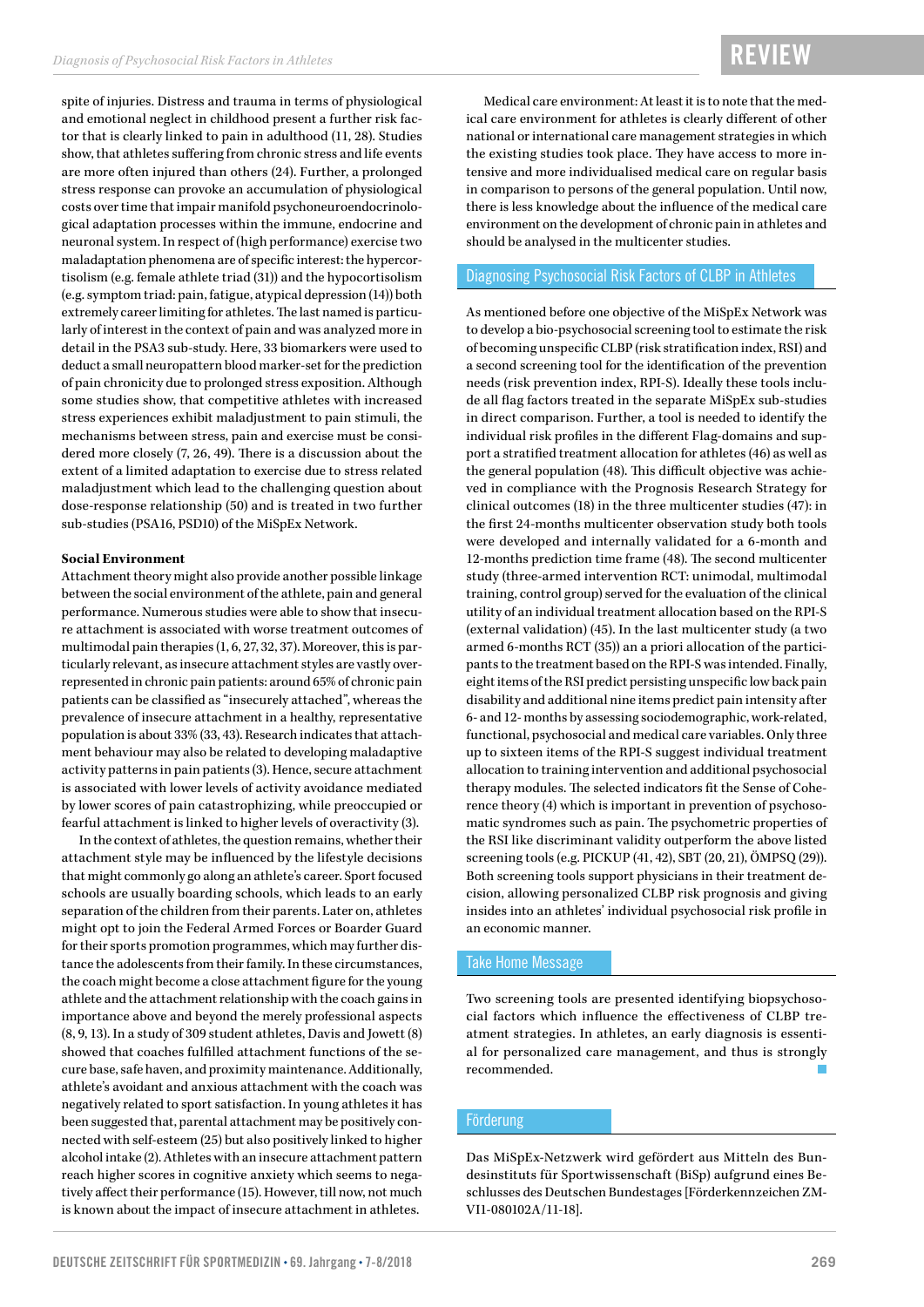### Table 1

Overview about the presented screening tools, their most important development criteria, predictor outcomes, and (clinical) application. RPI-S screening groups: pain experience (RPI-SP); stress (RPI-SS); social environment (RPI-SE); medical environment (RPI-ME). Psychosocial risk factors (flag factors): yellow flags (YF, such as fear-avoidance, catastrophizing, depression), orange flags (OF, such as chronic stress, life events, trauma, lifestyle factors (e.g., substance abuse, alcohol, physical activity, sleep), blue flags (BF, such as work place situation, employed status, duration sickness absence) and black flags (BBF, such as financial incentives, physical demands at work, unemployment rate).

| <b>SCREENING TOOL</b>                                                       | <b>AUTHORS</b>                                                                                                        | <b>YEAR</b> | <b>ITEMS</b>                                  | <b>FACTORS</b>                                                            | <b>PREDICTION</b>                                                                                                                                     | <b>TIME</b>        | <b>PURPOSE</b>                                                                                                                                                                                                          | <b>TARGET GROUP</b>                |
|-----------------------------------------------------------------------------|-----------------------------------------------------------------------------------------------------------------------|-------------|-----------------------------------------------|---------------------------------------------------------------------------|-------------------------------------------------------------------------------------------------------------------------------------------------------|--------------------|-------------------------------------------------------------------------------------------------------------------------------------------------------------------------------------------------------------------------|------------------------------------|
| <b>Vermont Disability</b><br><b>Prediction Questi-</b><br>onnaire (VDPQ)    | Hazard, Haugh,<br>Reid, Preble,<br>MacDonald                                                                          | 1996        | 11                                            | bio-psy-<br>chosocial                                                     | return to work status                                                                                                                                 | 3 months           | risk assessment                                                                                                                                                                                                         | general<br>population              |
| <b>INTERMED Classifi-</b><br>cation System                                  | Huyse, Lyons,<br>Stiefel, Slaets, de<br>Jonge, Fink, Gans,<br>Guex, Herzog, Lobo,<br>Smith, Schijndel                 | 1999        | 20                                            | bio-psy-<br>chosocial                                                     | risk of chronic LBP<br>3 subgroups: disabled<br>vs chronic stage; disabi-<br>lity; functional status                                                  | 6 months           | risk assessment                                                                                                                                                                                                         | general<br>population              |
| Risikoanalyse der<br>Schmerzchroni-<br>fizierung-Rücken<br>$(RISC-R)$       | Hasenbring &<br>Hallner                                                                                               | 1999        | 36                                            | psycho-<br>social, YF                                                     | risk of chronic LBP,<br>lower limb pain and<br>work ability                                                                                           | 6 months           | risk assessment<br>and pain processing<br>status                                                                                                                                                                        | general<br>population              |
| Örebro Mu-<br>sculoscele-<br>tal-Pain-Screening<br>Questionnaire<br>(ÖMPSQ) | Linton & Boersma                                                                                                      | 2003        | 25 (long<br>version)<br>10 (short<br>version) | bio-psy-<br>chosocial,<br>YF                                              | risk of chronic and<br>persisting LBP<br>disability, work ability,<br>functional status<br>(recovered, 1-30 days<br>$absent$ , $>$ 30 days<br>absen)t | 6 months           | risk assessment                                                                                                                                                                                                         | general<br>population              |
| Heidelberger Kurz-<br>fragebogen-Rü-<br>ckenschmerz<br>(HKF-R 10)           | Neubauer, Junge,<br>Pirron, Seemann,<br>Schiltenwolf                                                                  | 2006        | 27                                            | psycho-<br>social                                                         | risk of chronic LBP<br>5 subgroups: low risk,<br>probably low risk, no<br>prediction possible,<br>probably high risk and<br>high risk                 | 5 months           | risk assessment                                                                                                                                                                                                         | general<br>population              |
| <b>Keele StarT Back</b><br><b>Screeening Tool</b><br>(SBT)                  | Hill, Dunn, Lewis,<br>Mullis, Main, Foster<br>& Hay                                                                   | 2008        | 9                                             | bio-psy-<br>chosocial,<br>YF                                              | risk of chronic and<br>persisting BP<br>3 subgroups: low (LR),<br>medium (MR), high risk<br>(HR)                                                      | 6 months           | risk assessment<br>stratified treatment<br>allocation $(LR=$<br>medical advice,<br>$MR =$ unimodal:<br>physiotherapy, HR=<br>multimodal biopsy-<br>chocial training)                                                    | general<br>population              |
| <b>PickUP</b>                                                               | Traeger, Hensch-<br>ke, Hubscher,<br>Williams, Kamper,<br>Maher, Moseley &<br>MacAuley                                | 2016        | $\overline{5}$                                | psycho-<br>social                                                         | risk of chronic LBP<br>pain intensity and<br>disability                                                                                               | 3 months           | risk assessment                                                                                                                                                                                                         | general<br>population              |
| <b>Risk prevention</b><br>index (RPI-S)                                     | Wippert, Pusch-<br>mann, Drießlein,<br>Arampatzis, Ban-<br>zer, Beck, Schil-<br>tenwolf, Schmidt,<br>Schneider, Mayer | 2017        | 3 to 16                                       | bio-psy-<br>chosocial,<br>YF, BF, OF,<br><b>BBF</b><br>exercise<br>status | Biopsychosocial risk<br>profiles in chronic LBP<br>genesis<br>RPI-S subgroups: RPI-<br>SP, RPI-SS, RPI-SSE,<br>RPI-SME                                | 6 and 12<br>months | risk assessment<br>personalized<br>stratified treatment<br>allocation<br>$unimodal = exerc$<br>cise / multimodal<br>$=$ exercise and in-<br>dividual risk profile<br>treatment (RPI-SP,<br>RPI-SS, RPI-SSE,<br>RPI-SME) | general<br>population,<br>athletes |
| <b>Risk stratification</b><br>index (RSI)                                   | Wippert, Pusch-<br>mann, Drießlein,<br>Arampatzis, Ban-<br>zer, Beck, Schil-<br>tenwolf, Schmidt,<br>Schneider, Mayer | 2017        | 8 to 17                                       | bio-psy-<br>chosocial,<br>YF, BF, OF,<br><b>BBF</b>                       | risk of chronic LBP<br>pain intensity and<br>disability                                                                                               | 6 and 12<br>months | risk assessment                                                                                                                                                                                                         | general<br>population,<br>athletes |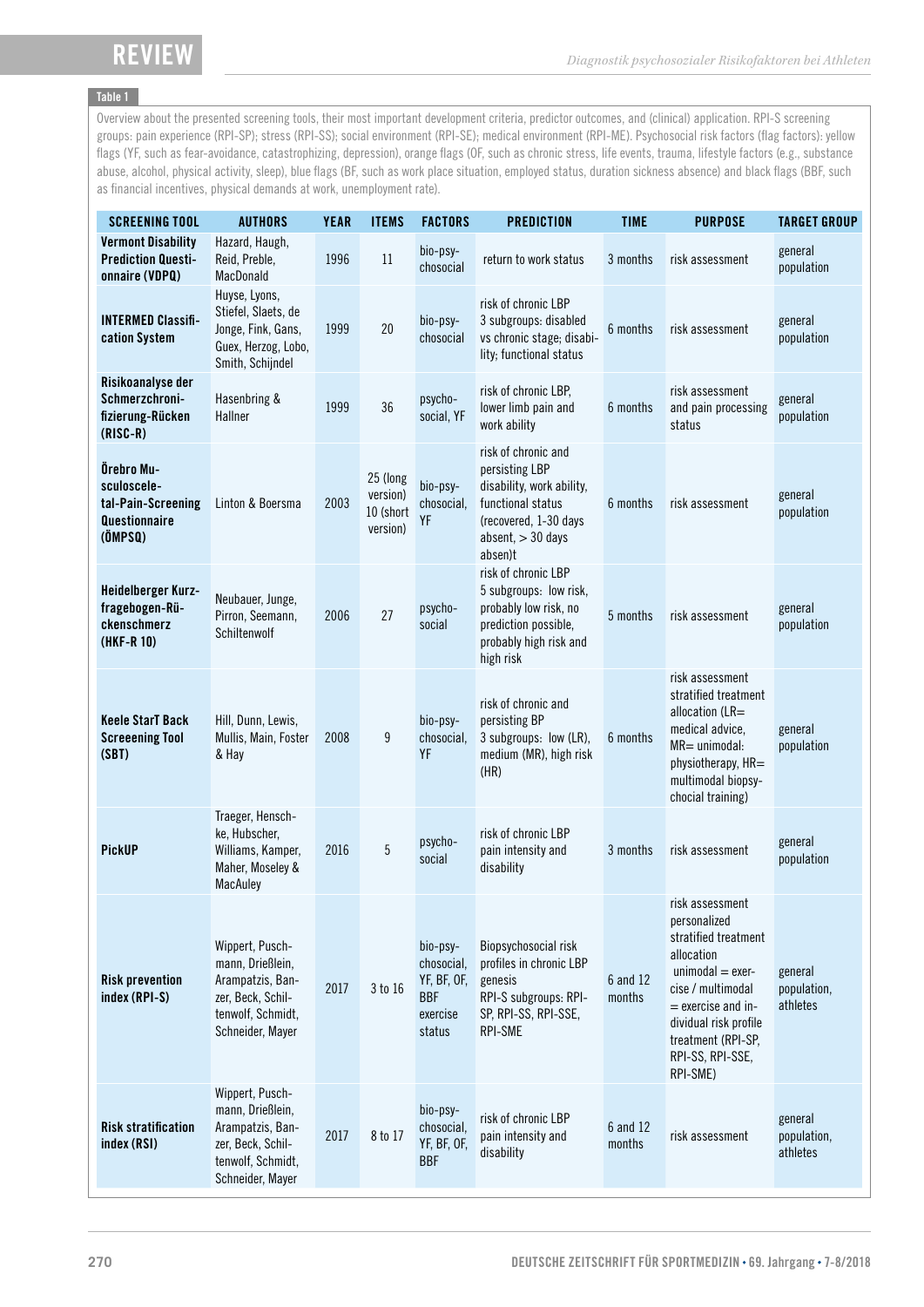#### References

- (1) ANDERSEN TE. Does attachment insecurity affect the outcomes of a multidisciplinary pain management program? The association between attachment insecurity, pain, disability, distress, and the use of opioids. Soc Sci Med. 2012; 74: 1461-1468. doi:10.1016/j. socscimed.2012.01.009
- (2) ANDRES F, CASTANIER C, LE SCANFF C. Attachment and alcohol use amongst athletes: The mediating role of conscientiousness and alexithymia. Addict Behav. 2014; 39: 487-490. doi:10.1016/j. addbeh.2013.10.022
- (3) ANDREWS NE, MEREDITH PJ, STRONG J, DONOHUE GF. Adult attachment and approaches to activity engagement in chronic pain. Pain Res Manag. 2014; 19: 317-327. doi:10.1155/2014/838954
- (4) ANTONOVSKY A. Salutogenese. Zur Entmystifizierung der Gesundheit. dgvt-Verlag: Tübingen.; 1997.
- (5) BALAGUÉ F, MANNION AF, PELLISE F, CEDRASCHI C. Non-specific low back pain. Lancet. 2012; 379: 482-491. doi:10.1016/S0140- 6736(11)60610-7
- (6) CIECHANOWSKI P, SULLIVAN M, JENSEN M, ROMANO J, SUMMERS H. The relationship of attachment style to depression, catastrophizing and health care utilization in patients with chronic pain. Pain. 2003; 104: 627-637. doi:10.1016/S0304-3959(03)00120-9
- (7) COOK DB, STEGNER AJ, ELLINGSON LD. Exercise alters pain sensitivity in Gulf War veterans with chronic musculoskeletal pain. J Pain. 2010; 11: 764-772. doi:10.1016/j.jpain.2009.11.010
- (8) DAVIS L, JOWETT S. Investigating the interpersonal dynamics between coaches and athletes based on fundamental principles of attachment. J Clin Sport Psychol. 2010; 4: 112-132. doi:10.1123/ jcsp.4.2.112
- (9) DAVIS L, JOWETT S. Coach-athlete attachment and the quality of the coach-athlete relationship: implications for athlete's wellbeing. J Sports Sci. 2014; 32: 1454-1464.
- (10) DEROCHE T, WOODMAN T, STEPHAN Y, BREWER BW, LE SCANFF C. Athletes' inclination to play through pain: a coping perspective. Anxiety Stress Coping. 2011; 24: 579-587. doi:10.1080/10615806.2 011.552717
- (11) EGLE UT, FRANZ M, JORASCHKY P, LAMPE A, SEIFFGE-KRENKE I, CIERPKA M. Gesundheitliche Langzeitfolgen psychosozialer Belastungen in der Kindheit–ein Update. Bundesgesundheitsblatt Gesundheitsforschung Gesundheitsschutz. 2016; 59: 1247-1254. doi:10.1007/s00103-016-2421-9
- (12) ELLINGSON LD, KOLTYN KF, KIM JS, COOK DB. Does exercise induce hypoalgesia through conditioned pain modulation? Psychophysiology. 2014; 51: 267-276. doi:10.1111/psyp.12168
- (13) FELTON L, JOWETT S. Self-determination theory perspective on attachment, need satisfaction, and well-being in a sample of athletes: A longitudinal study. J Clin Sport Psychol. 2017; 11: 304- 323. doi:10.1123/jcsp.2016-0013
- (14) FRIES E, HESSE J, HELLHAMMER J, HELLHAMMER DH. A new view on hypocortisolism. Psychoneuroendocrinology. 2005; 30: 1010- 1016. doi:10.1016/j.psyneuen.2005.04.006
- (15) HAN DH, KIM SM, ZAICHKOWSKY L. Insecure attachment and anxiety in student athletes. J Sports Med Phys Fitness. 2013; 53: 274-282.
- (16) HASENBRING M, HALLNER D. Telemedizinisches Patienten-Diagnose-System (TPDS). Selbsterklärende PC-Lösung zur Analyse von Risikofaktoren der Chronifizierung von Rückenschmerzen. Dtsch Arztebl. 1999; 6: 49-50.
- (17) HAZARD RG, HAUGH LD, REID S, PREBLE JB, MACDONALD L. Early prediction of chronic disability after occupational low back injury. Spine. 1996; 21: 945-951. doi:10.1097/00007632-199604150- 00008
- (18) HEMINGWAY H, CROFT P, PEREL P, HAYDEN JA, ABRAMS K, TIMMIS A, BRIGGS A, UDUMYAN R, MOONS KG, STEYERBERG EW, ROBERTS I, SCHROTER S, ALTMAN DG, RILEY RD; PROGRESS GROUP. Prognosis research strategy (PROGRESS) 1: a framework for researching clinical outcomes. BMJ. 2013; 346: e5595. doi:10.1136/bmj.e5595
- (19) HENSCHKE N, KAMPER SJ, MAHER CG. The epidemiology and economic consequences of pain. Mayo Clin Proc. 2015; 90: 139- 147. doi:10.1016/j.mayocp.2014.09.010

(20) HILL JC, DUNN KM, LEWIS M, MULLIS R, MAIN CJ, FOSTER NE, HAY EM. A primary care back pain screening tool: identifying patient subgroups for initial treatment. Arthritis Rheum. 2008; 59: 632- 641. doi:10.1002/art.23563

**REVIEW** 

- (21) HILL JC, WHITEHURST DGT, LEWIS M, BRYAN S, DUNN KM, FOSTER NE, KONSTANTINOU K, MAIN CJ, MASON E, SOMERVILLE S, SOWDEN G, VOHORA K, HAY EM. Comparison of stratified primary care management for low back pain with current best practice (STarT Back): a randomised controlled trial. Lancet. 2011; 378: 1560- 1571. doi:10.1016/S0140-6736(11)60937-9
- (22) HOY D, MARCH L, BROOKS P, BLYTH F, WOOLF A, BAIN C, WILLIAMS G, SMITH E, VOS T, BARENDREGT J, MURRAY C, BURSTEIN R, BUCHBINDER R. The global burden of low back pain: estimates from the Global Burden of Disease 2010 study. Ann Rheum Dis. 2014; 73: 968-974. doi:10.1136/annrheumdis-2013-204428
- (23) HUYSE FJ, LYONS JS, STIEFEL FC, SLAETS JPJ, DE JONGE P, FINK P, GANS ROB, GUEX P, HERZOG T, LOBO A, SMITH GC, VAN SCHIJNDEL RS. "INTERMED": a method to assess health service needs. I. Development and reliability. Gen Hosp Psychiatry. 1999; 21: 39- 48. doi:10.1016/S0163-8343(98)00057-7
- (24) IVARSSON A, JOHNSON U, PODLOG L. Psychological predictors of injury occurrence: a prospective investigation of professional Swedish soccer players. J Sport Rehabil. 2013; 22: 19-26. doi:10.1123/jsr.22.1.19
- (25) KANG S, JEON H, KWON S, PARK S. Parental attachment as a mediator between parental social support and self-esteem as perceived by korean sports middle and high school athletes. Percept Mot Skills. 2015; 120: 288-303. doi:10.2466/10.PMS.120v11x6
- (26) KOLTYN KF, BRELLENTHIN AG, COOK DB, SEHGAL N, HILLARD C. Mechanisms of Exercise-Induced Hypoalgesia. J Pain. 2014; 15: 1294-1304. doi:10.1016/j.jpain.2014.09.006
- (27) KOWAL J, MCWILLIAMS LA, PÉLOQUIN K, WILSON KG, HENDERSON PR, FERGUSSON DA. Attachment insecurity predicts responses to an interdisciplinary chronic pain rehabilitation program. J Behav Med. 2015; 38: 518-526. doi:10.1007/s10865-015-9623-8
- (28) LINTON SJ. A prospective study of the effects of sexual or physical abuse on back pain. Pain. 2002; 96: 347-351. doi:10.1016/S0304- 3959(01)00480-8
- (29) LINTON SJ, BOERSMA K. Early identification of patients at risk of developing a persistent back problem: the predictive validity of the Orebro Musculoskeletal Pain Questionnaire. Clin J Pain. 2003; 19: 80-86. doi:10.1097/00002508-200303000-00002
- (30) MAIN CJ, KENDALL NA, HASENBRING M. Screening of psychosocial risk factors (yellow flags) for chronic back pain and disability. In: Hasenbring M, Rusu AC, Turk DC, eds. From Acute to Chronic Back Pain: Risk Factors, Mechanisms and Clinical Implications, 203-229. Oxford: University Press; 2012: 203-229.
- (31) MASTORAKOS G, PAVLATOU M, DIAMANTI-KANDARAKIS E, CHROUSOS GP. Exercise and the stress system. Hormones (Athens). 2005; 4: 73-89.
- (32) MEREDITH PJ, STRONG J, FEENEY JA. Adult attachment variables predict depression before and after treatment for chronic pain. Eur J Pain. 2007; 11: 164-170. doi:10.1016/j.ejpain.2006.01.004
- (33) MICKELSON KD, KESSLER RC, SHAVER PR. Adult attachment in a nationally representative sample. J Pers Soc Psychol. 1997; 73: 1092-1106. doi:10.1037/0022-3514.73.5.1092
- (34) NEUBAUER E, JUNGE A, PIRRON P, SEEMANN H, SCHILTENWOLF M. HKF-R 10 - screening for predicting chronicity in acute low back pain (LBP): a prospective clinical trial. Eur J Pain. 2006; 10: 559-559. doi:10.1016/j.ejpain.2005.08.002
- (35) NIEDERER D, VOGT L, WIPPERT PM, PUSCHMANN AK, PFEIFER AC, SCHILTENWOLF M, BANZER W, MAYER F. Medicine in spine exercise (MiSpEx) for nonspecific low back pain patients: study protocol for a multicentre, single-blind randomized controlled trial. Trials. 2016; 17: 507. doi:10.1186/s13063-016-1645-1
- (36) NOORMOHAMMADPOUR P, ROSTAMI M, MANSOURNIA MA, FARAHBAKHSH F, SHAHI MHP, KORDI R. Low back pain status of female university students in relation to different sport activities. Eur Spine J. 2016; 25: 1196-1203. doi:10.1007/s00586-015-4034-7